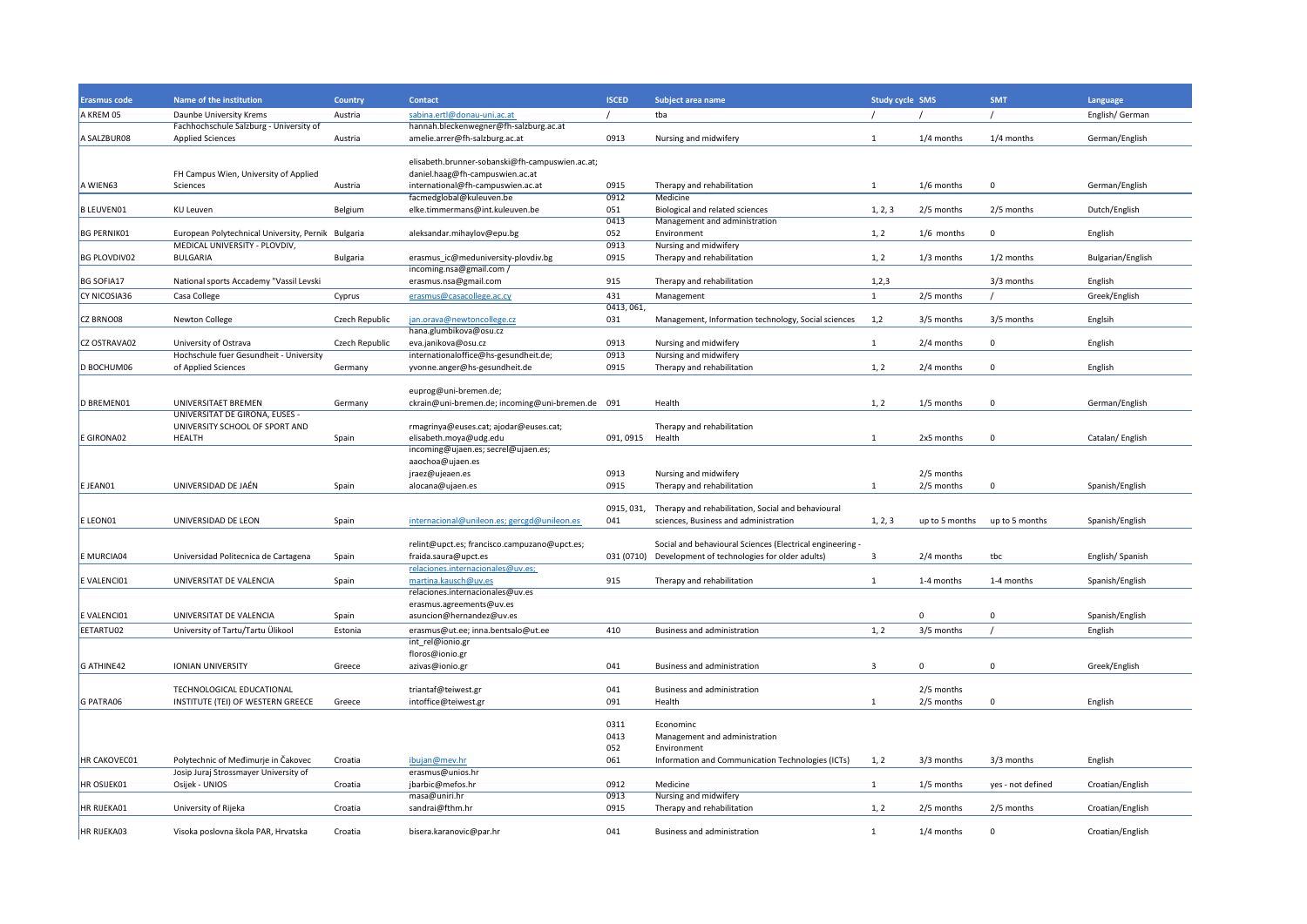|                     |                                                   |           |                                               |           | Nursing and midwifery                                  |                |                        |                    |                    |
|---------------------|---------------------------------------------------|-----------|-----------------------------------------------|-----------|--------------------------------------------------------|----------------|------------------------|--------------------|--------------------|
|                     |                                                   |           | erasmus@vevu.hr                               | 0913      |                                                        |                | $1/4$ months           |                    |                    |
| <b>HR VUKOVAR01</b> | Veleučilište "Lavoslav Ružička" u Vukuvar Croatia |           | karolina.tetkic@vevu.hr                       | 0915      | Therapy and rehabilitation                             | 1, 2, 3        | $1/4$ months           | 0                  | Croatian/English   |
|                     |                                                   |           | erasmus@zvu.hr                                |           |                                                        |                |                        |                    |                    |
| <b>HR ZAGREB04</b>  | Zdravstveno veleučilište Zagreb                   | Croatia   | martina.klanjcic@zvu.hr                       | 0915      | Therapy and rehabilitation                             | 1              | $1/3$ months           | $1/2$ months       | Croatian/English   |
|                     |                                                   |           |                                               |           |                                                        | $\mathbf{1}$   | $1/4$ months           |                    |                    |
| HR ZAGREB17         | University College of Agora                       | Croatia   | nenad.bogdanovic@vsa.hr                       | 021       | Arts                                                   | 2              | 1/4 months             | 0                  | Croatian/English   |
|                     | <b>College of Occupational Safety and</b>         |           |                                               |           |                                                        |                |                        |                    |                    |
| <b>HR ZAGREB20</b>  | Health, Zagreb                                    | Croatia   | lada@vss.hr                                   | 052       | Environment                                            | 1              | $1/3$ months           | $\Omega$           | Croatian/English   |
|                     |                                                   |           | labus.alan@gmail.com                          |           |                                                        |                |                        |                    |                    |
|                     | University of Applied Sciences Baltazar           |           | ldomsic@bak.hr                                |           |                                                        |                |                        |                    |                    |
| HR ZAPRESI01        | Zaprešić                                          | Croatia   | kcelizic@bak.hr                               | 041       | <b>Business and administration</b>                     | 1, 2           | 2/6 months             | 0                  | Croatian/English   |
|                     |                                                   |           | erasmus@elte.hu                               |           |                                                        |                |                        |                    |                    |
|                     |                                                   |           | erasmus@ppk.elte.hu                           |           |                                                        |                |                        |                    |                    |
| HU BUDAPES01        | <b>Eotvos Lorand University</b>                   | Hungary   | international@ppk.elte.hu                     |           |                                                        |                | $\overline{0}$         | $\mathbf 0$        | Hungarian/English  |
|                     |                                                   |           | nemeth.judit@pte.hu                           | 0913      | Nursing and midwifery                                  |                |                        |                    |                    |
| HU PECS01           | University of Pecs (UP)                           | Hungary   | orsolya.mate@etk.pte.hu                       | 0915      | Therapy and rehabilitation                             | $\mathbf{1}$   | 2/5 months             | $2/3$ months       | Hungarian/English  |
|                     |                                                   |           |                                               | 052       | Environment                                            |                |                        |                    |                    |
| HU VESZPRE01        | University of Pannonia                            | Hungary   | erasmus@almos.uni-pannon.hu                   | 041       | <b>Business and administration</b>                     | $\overline{2}$ | $\overline{2}$         | 0                  | Hungarian/English  |
|                     |                                                   |           |                                               | 0913      | Nursing and midwifery                                  |                |                        |                    |                    |
|                     |                                                   |           |                                               |           |                                                        |                |                        |                    |                    |
| I CAMPOBA01         | Universita degli Studi del Molise                 | Italy     | roberto.dimarco@unimol.it                     | 0915      | Therapy and rehabilitation                             | 1, 2           | $1/3$ months           | $1/2$ months       | Italian/English    |
|                     | Universita degli studi G. d'Annunzio Chieti-      |           |                                               |           |                                                        |                |                        |                    |                    |
| I CHIETIO1          | Pescara                                           | Italy     | ndemarco@unich.it                             | 041       | <b>Business and administration</b>                     | 1, 2           | $1/3$ months           |                    | Italian/English    |
|                     |                                                   |           | international@unife.it                        |           |                                                        |                |                        |                    |                    |
| I FERRARA01         | UNIVERSITA' DEGLI STUDI DI FERRARA                | Italy     | international.agreements@unife.it             | 041       | <b>Business and administration</b>                     | $\overline{2}$ | 1/5 months             | $\Omega$           | Italian/English    |
|                     |                                                   |           | veronica.veronese@unipv.it                    |           |                                                        |                |                        |                    |                    |
|                     |                                                   |           | agreements.erasmus@unipv.it                   |           |                                                        |                |                        |                    |                    |
|                     |                                                   |           | giovanni.ricevuti@unipv.it                    | 0913      | Nursing and midwifery                                  |                | 3/6 months             |                    |                    |
| I PAVIA01           | UNIVERSITA' DEGLI STUDI DI PAVIA                  | Italy     | socramed@unipv.it                             | 0915      | Therapy and rehabilitation                             | 1              | 3/6 months             | $\mathbf 0$        | Italian/English    |
|                     |                                                   |           | luciano.saso@uniroma1.it                      |           |                                                        |                |                        |                    |                    |
|                     |                                                   |           | donatella.valente@uniroma1.it                 |           |                                                        |                |                        |                    |                    |
| I ROMA01            | SAPIENZA UNIVERSITA' DI ROMA                      | Italy     | luana.girolami@uniroma1.it                    | 0915      | Therapy and rehabilitation                             | -1             | 6/6 months             | $\mathbf{0}$       | Italian/English    |
|                     |                                                   |           | gintare.vilbikiene@ktu.lt                     |           |                                                        |                |                        |                    |                    |
| LT KAUNAS02         | KAUNAS UNIVERSITY OF TECHNOLOGY                   | Lithuania | international.evf@ktu.lt                      |           |                                                        |                | $\overline{0}$         | $\Omega$           | English            |
|                     | Kauno Kolegija                                    |           |                                               | 0915      | Therapy and rehabilitation                             |                | 2/5 months             | $2/2$ months       |                    |
|                     | <b>University of Applied Sciences</b>             |           | dainora.pavalkyte@go.kauko.lt;                | 0913      | Nursing and midwifery                                  |                | 2/5 months             | 2/2 months         |                    |
| LT KAUNAS08         | <b>Medicine Faculty</b>                           | Lithuania | incomin@go.kauko.lt                           | 031       | Social sciences and behavioural sciences               | 1              | 2/5 months             | 2/2 months         | English            |
|                     |                                                   |           | erasmus@vgtu.lt                               |           |                                                        |                |                        | only by individual |                    |
| LT VILNIUS02        | Vilnius Gediminas Technical University            | Lithuania | management@vgtu.lt                            | 041       | Business and administration                            | 1, 2           | 4/5 months             | agreement          | Lithuanian/English |
|                     |                                                   |           | almira.ousmanova@ehu.lt                       |           |                                                        |                |                        |                    |                    |
|                     |                                                   |           | international@ehu.lt                          | 041       | <b>Business and administration</b>                     |                | 1/3 months             | $\mathbf 0$        |                    |
| LT VILNIUS20        | Europos Humanitarinis Universitetas               | Lithuania |                                               |           |                                                        | $\overline{2}$ |                        |                    | Russian/English    |
|                     |                                                   |           |                                               | 031       | Social sciences and behavioural sciences               | 1, 2           | 1/3 months             |                    |                    |
| MK TETOVO01         | STATE UNIVERSITY OF TETOVA                        | Macedonia | shpresa.ademi@unite.edu.mk                    | 0915      | Therapy and rehabilitation                             |                | 1/3 months             | $\mathbf 0$        | Albanian/English   |
| MK SKOPJE04         | International Balkan University                   | Macedonia | sbilic@ibu.edu.mk                             | all areas | all areas                                              | 1, 2, 3        | 2x5 months             | tbc                | English/Macedonian |
|                     |                                                   |           | erasmus@um.edu.mt                             |           |                                                        |                |                        |                    |                    |
| MT MALTA01          | University of Malta                               | Malta     | stefania.agius-fabri@um.edu.mt                |           |                                                        |                | $\mathbf 0$            | 0                  | English            |
|                     |                                                   |           |                                               |           |                                                        |                |                        |                    |                    |
| NL HALDEN02         | Hogskolen i Ostfold University College            | Nederland | ellen.hoy-petersen@hiof.no                    | 091       | Health                                                 | 1, 2           | not defined            | not defined        | Norwegian/English  |
|                     |                                                   |           | carljoakim.gagnon@kristiania.no;              | 0915      | Therapy and rehabilitation                             |                |                        |                    |                    |
| N OSLO58            | Kristiania University College                     | Norway    | Axel.Eikner@kristiania.no                     | 0913      | Nursing and midwifery                                  | 1, 2, 3        | $1 - 2/4 - 5$ months 0 |                    | Norwegian/English  |
|                     | Oslo and Akershus University College of           |           |                                               |           |                                                        |                |                        |                    |                    |
| N OSLO60            | <b>Applied Sciences</b>                           | Norway    | berit.tveit@hioa.no                           | 091       | Health                                                 | 1, 2           | $\overline{2}$         | 0                  | English            |
|                     |                                                   |           |                                               |           |                                                        |                |                        |                    |                    |
| P LISBOA 12         | Luisiada University                               | Portual   | erasmus@por.ulusiada.pt; jpcf@lis.ulusiada.pt | 340, 315  | Business studies, Management Science, Social work      | 1, 2, 3        | 3/5 months             | not defined        | English, Portugese |
|                     |                                                   |           |                                               |           |                                                        |                |                        |                    |                    |
|                     |                                                   |           |                                               |           | Social sciences and behavioural sciences, Business and |                |                        |                    |                    |
|                     |                                                   |           |                                               | 031, 041, |                                                        |                |                        |                    |                    |
| P LISBOA 97         | Pedago, Lda.                                      | Portual   | nuno.abranja@isce.pt; gri@isce.pt             | 0915      | administration, Therapy and rehabilitation             | 1, 2, 3        | 2/5 months             | $\mathbf 0$        | English, Portugese |
|                     | WYZSZA SZKOLA ADMINISTRACJI W                     |           |                                               | 031       | Social sciences and behavioural sciences               |                | 3/10 months            |                    |                    |
| PL BIELSKO08        | BIELSKU-BIALEJ                                    | Poland    | m.kozub@wsa.bielsko.pl                        | 0915      | Therapy and rehabilitation                             | 1              | 3/10 months            | 0                  | Polish/English     |
|                     |                                                   |           | erasmus@sum.edu.pl                            | 0915      | Therapy and rehabilitation                             |                |                        |                    |                    |
| PL KATOWIC03        | Medical University of Silesia                     | Poland    | ddolega@sum.edu.pl                            | 0913      | Nursing and midwifery                                  | 1, 2, 3        | 2/5 months             | $\Omega$           | English            |
|                     |                                                   |           | marius.misztal@gmail.com                      |           |                                                        |                |                        |                    |                    |
| PL KRAKOW05         | Pedagogical University of Cracow                  | Poland    | iro.idzik@gmail.com                           | 011       | Education                                              | 1, 2           | not defined            | not defined        | Polish/English     |